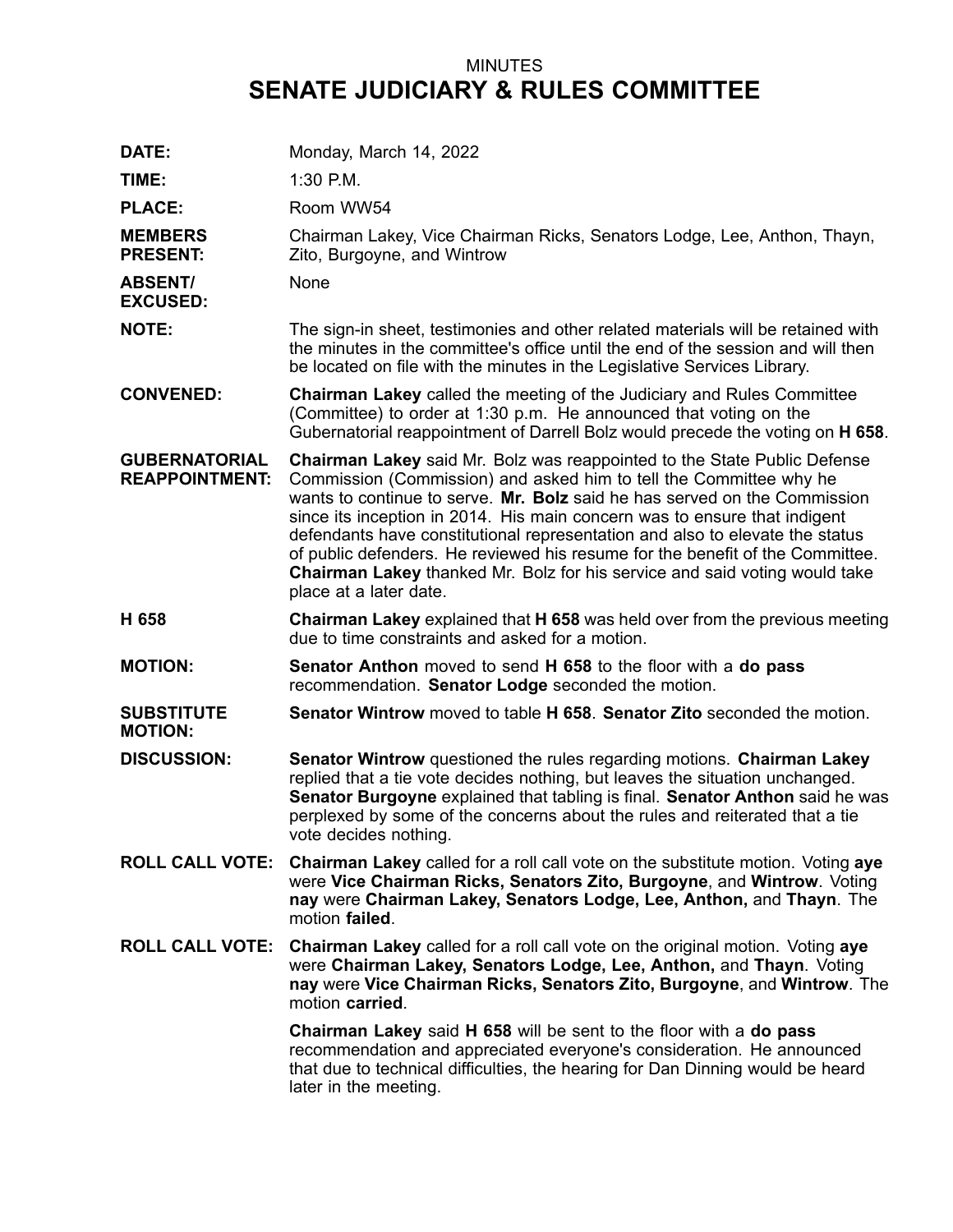| S 1360             | Relating to Judges. Jason Spillman, Legal Counsel for the Administrative<br>Office of the Courts, presented this legislation. It amends the existing law to<br>revise a provision regarding the salary of the Justices of the Supreme Court.<br>There are four types of judgeships. To accomplish both the budget process<br>as well as the salary statute, a 3 percent plus \$1.25 per hour increase to the<br>current Magistrate Judge's salary was first calculated. This resulted in a \$6,572<br>salary increase per judicial officer. They have the lowest salary level of all of the<br>judges. The Supreme Court Justice would receive a 4.1 percent increase; a<br>Court of Appeals judge would receive a 4.4 percent increase; a district judge<br>would receive a 4.6 percent increase; and a magistrate judge would receive<br>a 5.0 percent increase. Only the magistrate judge receiving an increase was<br>originally recommended by the governor. |
|--------------------|-------------------------------------------------------------------------------------------------------------------------------------------------------------------------------------------------------------------------------------------------------------------------------------------------------------------------------------------------------------------------------------------------------------------------------------------------------------------------------------------------------------------------------------------------------------------------------------------------------------------------------------------------------------------------------------------------------------------------------------------------------------------------------------------------------------------------------------------------------------------------------------------------------------------------------------------------------------------|
| <b>DISCUSSION:</b> | <b>Senator Wintrow</b> inquired if the State kept records to ascertain the problem<br>of salary challenges and recruitment of judges. Mr. Spillman said they had<br>statistics that Idaho's salaries for judges were below the level of salaries of<br>judges in states that adjoin Idaho, other than one. Salaries were one identified<br>aspect of getting practicing lawyers to decide to sit on the bench.                                                                                                                                                                                                                                                                                                                                                                                                                                                                                                                                                    |
|                    | <b>Senator Lee</b> asked if it was important to keep the differential in the salaries<br>of the judges. Mr. Spilllman said the differences had been discussed and<br>they continue to experience problems, particularly at the District Judge level.<br>Mr. Spillman said that was something the court wants to look at as part of its<br>process to address all of the recruitment issues.                                                                                                                                                                                                                                                                                                                                                                                                                                                                                                                                                                       |
|                    | Senator Lodge said her husband was a former district judge and wished to be<br>recorded as stating a conflict of interest by declaring Rule 39 (H).                                                                                                                                                                                                                                                                                                                                                                                                                                                                                                                                                                                                                                                                                                                                                                                                               |
| <b>MOTION:</b>     | Vice Chairman Ricks moved to send S 1360 to the floor with a do pass<br>recommendation. Senator Burgoyne seconded the motion. The motion<br>carried by voice vote.                                                                                                                                                                                                                                                                                                                                                                                                                                                                                                                                                                                                                                                                                                                                                                                                |
| S 1382             | Relating to the Judicial Council. Senator Lee presented S 1382 and talked<br>about how the Council was structured. The Supreme Court Justice is also the<br>chairman of the Council. It was revised about 50 years ago at the request of<br>legislators and it was the duty of the Legislature to review the provisions as it<br>was State policy. The current statute proposes that the Idaho Bar Commission<br>sends three names to the Senate and the Governor sends three public names.<br>The Senate then determines who will sit on the Judicial Council. This procedure<br>was meant to take the politics out of these important decisions. Senator Lee<br>stated the primary responsibility, in her opinion, for the Judicial Council was<br>making sure that the judges were held accountable.                                                                                                                                                           |
|                    | <b>Senator Lee</b> said what she was proposing in this legislation was to add a<br>magistrate position to a permanent appointment on the Council. She also<br>proposed changing the length of the appointment term from six years to four<br>years to align with other commissions and councils.                                                                                                                                                                                                                                                                                                                                                                                                                                                                                                                                                                                                                                                                  |
| <b>TESTIMONY:</b>  | <b>Janelle Kerrick</b> , Senior District Judge, said she is appearing on behalf of the<br>Idaho Supreme Court. Judge Kerrick said the Judicial Council was created<br>in 1967 following collaboration among legislators, attorneys, judges and the<br>public to ensure merit-based screening of judicial applicants for a referral to the<br>governor. This process involved a supplementary committee, a work group,<br>judges, attorneys, and members of the public. The system, together with<br>elections, has produced a judiciary that is recognized nationally for excellence<br>and innovation. Judge Kerrick said this bill makes significant changes to the<br>council process and she thanked Senator Lee for identifying her concerns.<br>Judge Kerrick said the Supreme Court was supportive of a comprehensive                                                                                                                                      |